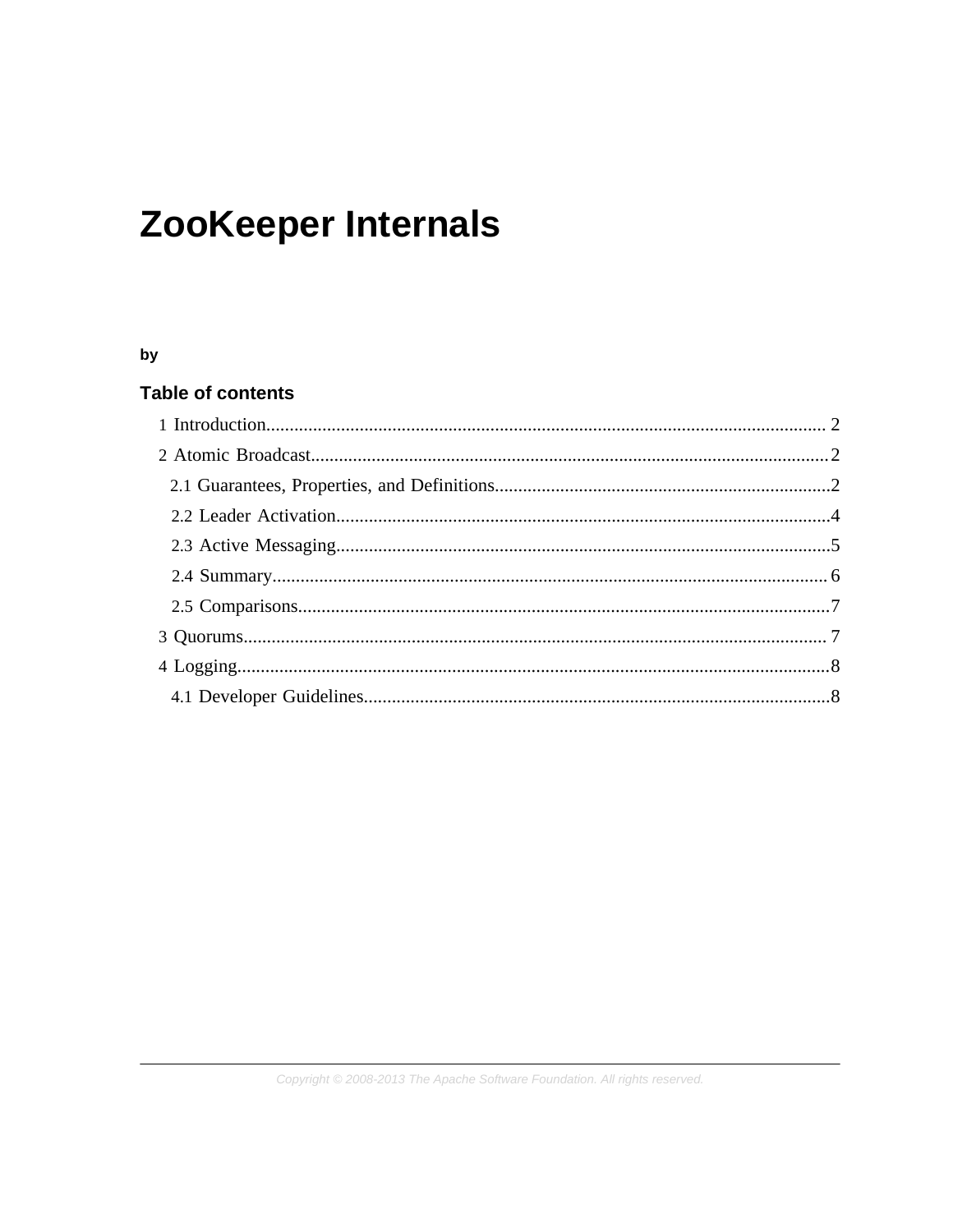# <span id="page-1-0"></span>**1 Introduction**

This document contains information on the inner workings of ZooKeeper. So far, it discusses these topics:

- **[Atomic Broadcast](#page-1-1)**
- **[Logging](#page-7-0)**

# <span id="page-1-1"></span>**2 Atomic Broadcast**

At the heart of ZooKeeper is an atomic messaging system that keeps all of the servers in sync.

## <span id="page-1-2"></span>**2.1 Guarantees, Properties, and Definitions**

The specific guarantees provided by the messaging system used by ZooKeeper are the following:

# *Reliable delivery*

If a message, m, is delivered by one server, it will be eventually delivered by all servers. *Total order*

If a message is delivered before message b by one server, a will be delivered before b by all servers. If a and b are delivered messages, either a will be delivered before b or b will be delivered before a.

# *Causal order*

If a message b is sent after a message a has been delivered by the sender of b, a must be ordered before b. If a sender sends c after sending b, c must be ordered after b.

The ZooKeeper messaging system also needs to be efficient, reliable, and easy to implement and maintain. We make heavy use of messaging, so we need the system to be able to handle thousands of requests per second. Although we can require at least  $k+1$  correct servers to send new messages, we must be able to recover from correlated failures such as power outages. When we implemented the system we had little time and few engineering resources, so we needed a protocol that is accessible to engineers and is easy to implement. We found that our protocol satisfied all of these goals.

Our protocol assumes that we can construct point-to-point FIFO channels between the servers. While similar services usually assume message delivery that can lose or reorder messages, our assumption of FIFO channels is very practical given that we use TCP for communication. Specifically we rely on the following property of TCP:

# *Ordered delivery*

Data is delivered in the same order it is sent and a message m is delivered only after all messages sent before m have been delivered. (The corollary to this is that if message m is lost all messages after m will be lost.)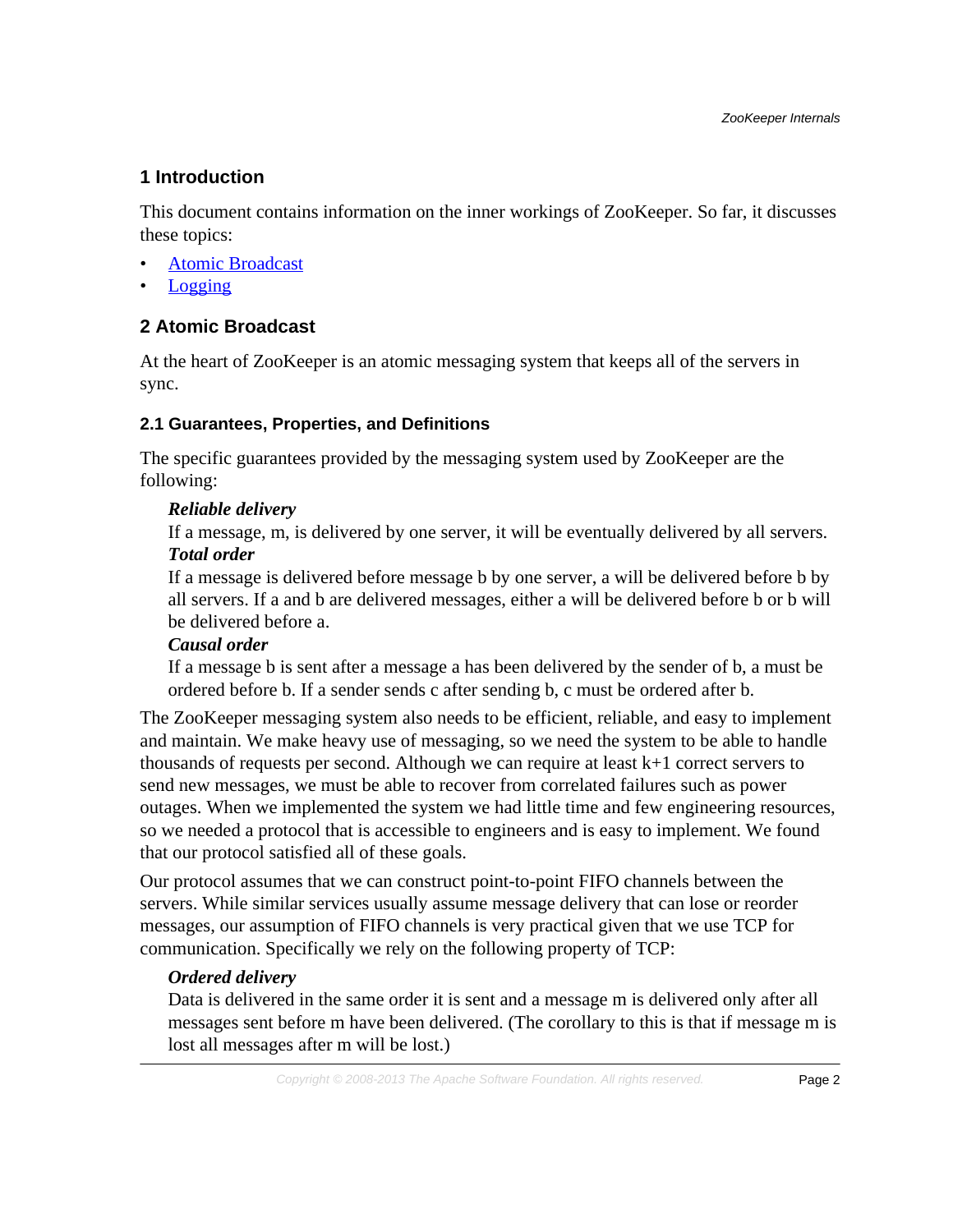#### *No message after close*

Once a FIFO channel is closed, no messages will be received from it.

FLP proved that consensus cannot be achieved in asynchronous distributed systems if failures are possible. To ensure we achieve consensus in the presence of failures we use timeouts. However, we rely on times for liveness not for correctness. So, if timeouts stop working (clocks malfunction for example) the messaging system may hang, but it will not violate its guarantees.

When describing the ZooKeeper messaging protocol we will talk of packets, proposals, and messages:

#### *Packet*

a sequence of bytes sent through a FIFO channel

#### *Proposal*

a unit of agreement. Proposals are agreed upon by exchanging packets with a quorum of ZooKeeper servers. Most proposals contain messages, however the NEW\_LEADER proposal is an example of a proposal that does not correspond to a message.

#### *Message*

a sequence of bytes to be atomically broadcast to all ZooKeeper servers. A message put into a proposal and agreed upon before it is delivered.

As stated above, ZooKeeper guarantees a total order of messages, and it also guarantees a total order of proposals. ZooKeeper exposes the total ordering using a ZooKeeper transaction id (*zxid*). All proposals will be stamped with a zxid when it is proposed and exactly reflects the total ordering. Proposals are sent to all ZooKeeper servers and committed when a quorum of them acknowledge the proposal. If a proposal contains a message, the message will be delivered when the proposal is committed. Acknowledgement means the server has recorded the proposal to persistent storage. Our quorums have the requirement that any pair of quorum must have at least one server in common. We ensure this by requiring that all quorums have size  $(n/2+1)$  where n is the number of servers that make up a ZooKeeper service.

The zxid has two parts: the epoch and a counter. In our implementation the zxid is a 64 bit number. We use the high order 32-bits for the epoch and the low order 32-bits for the counter. Because it has two parts represent the zxid both as a number and as a pair of integers, (*epoch, count*). The epoch number represents a change in leadership. Each time a new leader comes into power it will have its own epoch number. We have a simple algorithm to assign a unique zxid to a proposal: the leader simply increments the zxid to obtain a unique zxid for each proposal. *Leadership activation will ensure that only one leader uses a given epoch, so our simple algorithm guarantees that every proposal will have a unique id.*

ZooKeeper messaging consists of two phases:

## *Leader activation*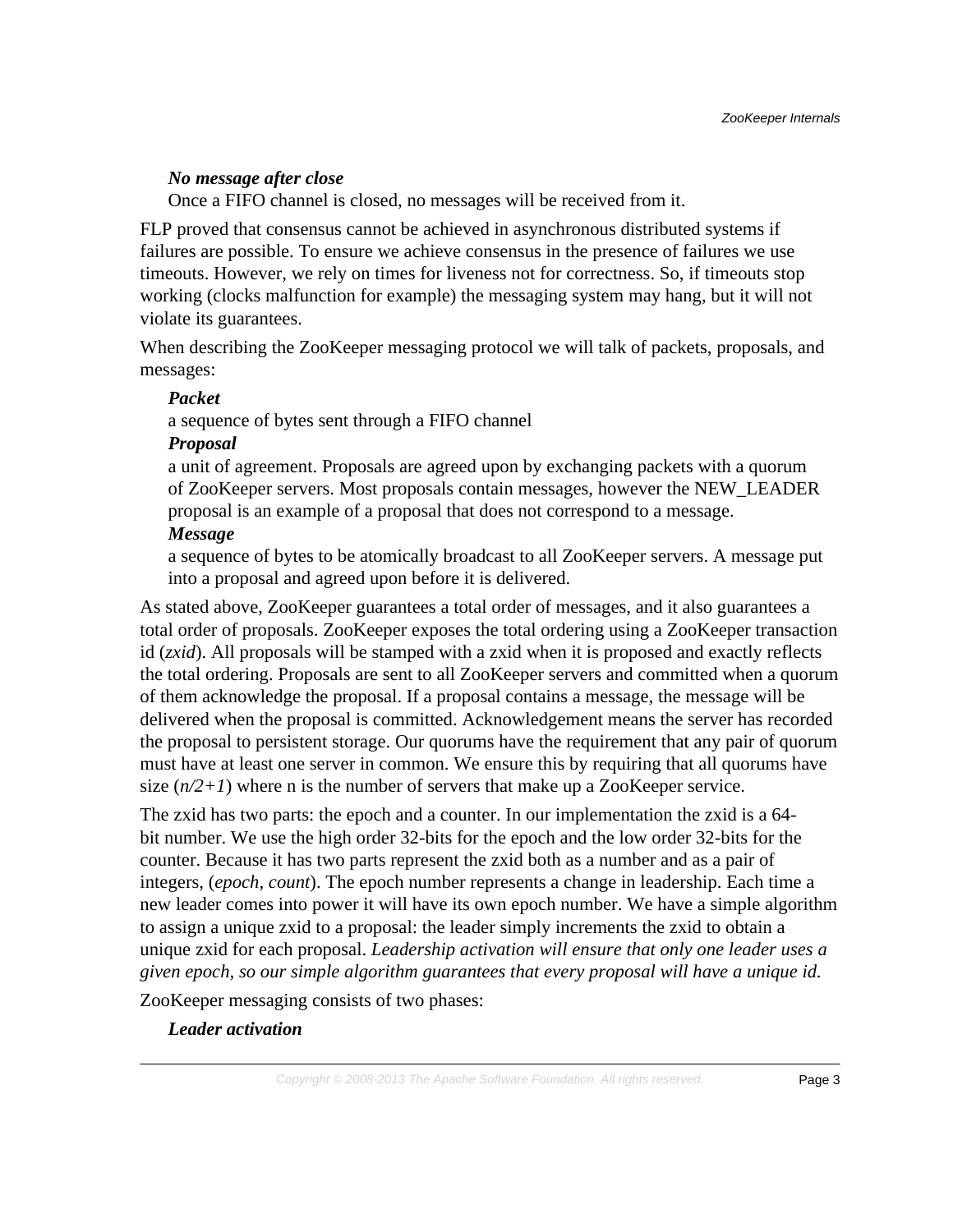In this phase a leader establishes the correct state of the system and gets ready to start making proposals.

#### *Active messaging*

In this phase a leader accepts messages to propose and coordinates message delivery.

ZooKeeper is a holistic protocol. We do not focus on individual proposals, rather look at the stream of proposals as a whole. Our strict ordering allows us to do this efficiently and greatly simplifies our protocol. Leadership activation embodies this holistic concept. A leader becomes active only when a quorum of followers (The leader counts as a follower as well. You can always vote for yourself ) has synced up with the leader, they have the same state. This state consists of all of the proposals that the leader believes have been committed and the proposal to follow the leader, the NEW\_LEADER proposal. (Hopefully you are thinking to yourself, *Does the set of proposals that the leader believes has been committed included all the proposals that really have been committed?* The answer is *yes*. Below, we make clear why.)

## <span id="page-3-0"></span>**2.2 Leader Activation**

Leader activation includes leader election. We currently have two leader election algorithms in ZooKeeper: LeaderElection and FastLeaderElection (AuthFastLeaderElection is a variant of FastLeaderElection that uses UDP and allows servers to perform a simple form of authentication to avoid IP spoofing). ZooKeeper messaging doesn't care about the exact method of electing a leader has long as the following holds:

- The leader has seen the highest zxid of all the followers.
- A quorum of servers have committed to following the leader.

Of these two requirements only the first, the highest zxid amoung the followers needs to hold for correct operation. The second requirement, a quorum of followers, just needs to hold with high probability. We are going to recheck the second requirement, so if a failure happens during or after the leader election and quorum is lost, we will recover by abandoning leader activation and running another election.

After leader election a single server will be designated as a leader and start waiting for followers to connect. The rest of the servers will try to connect to the leader. The leader will sync up with followers by sending any proposals they are missing, or if a follower is missing too many proposals, it will send a full snapshot of the state to the follower.

There is a corner case in which a follower that has proposals, U, not seen by a leader arrives. Proposals are seen in order, so the proposals of U will have a zxids higher than zxids seen by the leader. The follower must have arrived after the leader election, otherwise the follower would have been elected leader given that it has seen a higher zxid. Since committed proposals must be seen by a quorum of servers, and a quorum of servers that elected the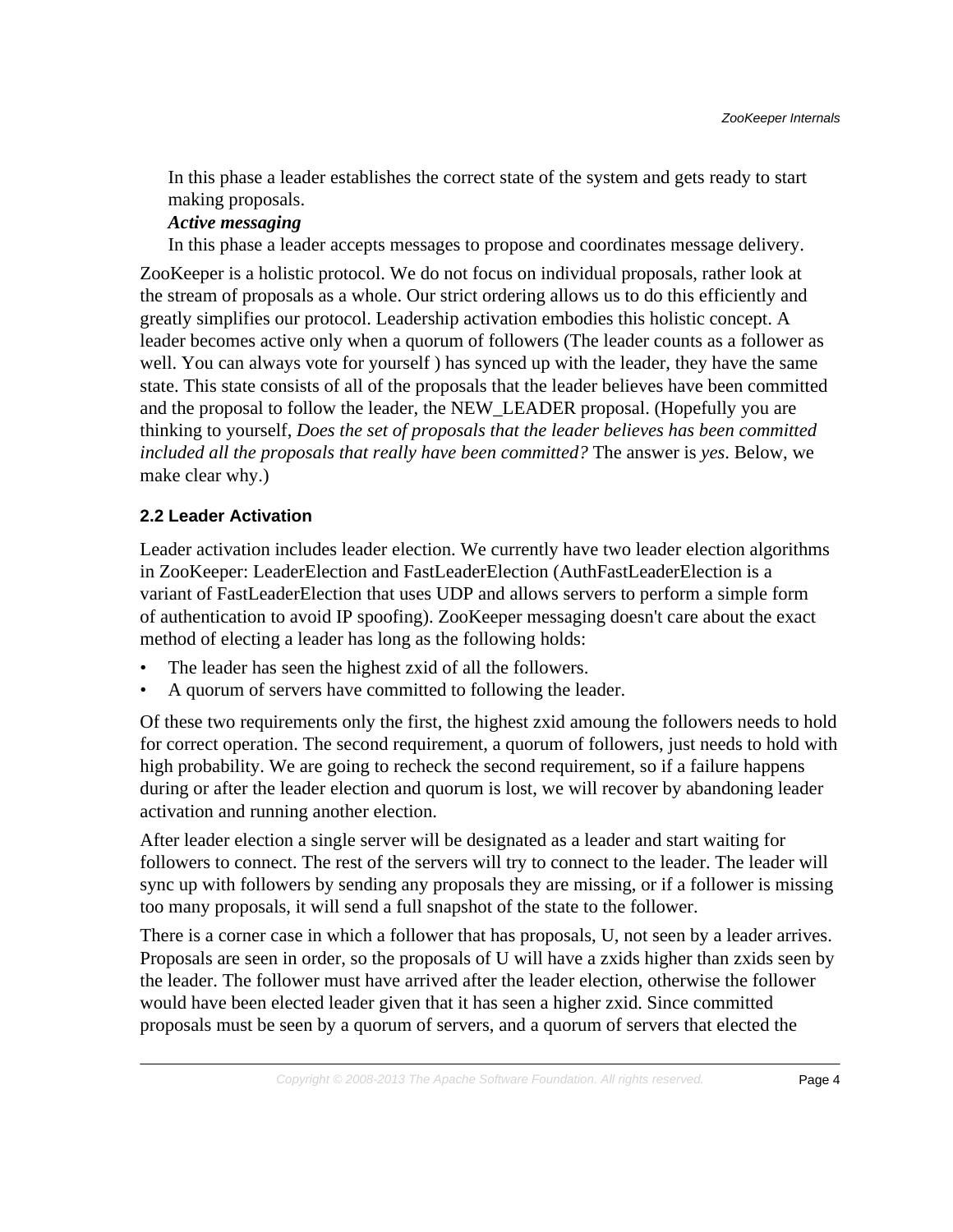leader did not see U, the proposals of you have not been committed, so they can be discarded. When the follower connects to the leader, the leader will tell the follower to discard U.

A new leader establishes a zxid to start using for new proposals by getting the epoch, e, of the highest zxid it has seen and setting the next zxid to use to be  $(e+1, 0)$ , fter the leader syncs with a follower, it will propose a NEW\_LEADER proposal. Once the NEW\_LEADER proposal has been committed, the leader will activate and start receiving and issuing proposals.

It all sounds complicated but here are the basic rules of operation during leader activation:

- A follower will ACK the NEW\_LEADER proposal after it has synced with the leader.
- A follower will only ACK a NEW LEADER proposal with a given zxid from a single server.
- A new leader will COMMIT the NEW\_LEADER proposal when a quorum of followers have ACKed it.
- A follower will commit any state it received from the leader when the NEW\_LEADER proposal is COMMIT.
- A new leader will not accept new proposals until the NEW\_LEADER proposal has been COMMITED.

If leader election terminates erroneously, we don't have a problem since the NEW\_LEADER proposal will not be committed since the leader will not have quorum. When this happens, the leader and any remaining followers will timeout and go back to leader election.

# <span id="page-4-0"></span>**2.3 Active Messaging**

Leader Activation does all the heavy lifting. Once the leader is coronated he can start blasting out proposals. As long as he remains the leader no other leader can emerge since no other leader will be able to get a quorum of followers. If a new leader does emerge, it means that the leader has lost quorum, and the new leader will clean up any mess left over during her leadership activation.

ZooKeeper messaging operates similar to a classic two-phase commit.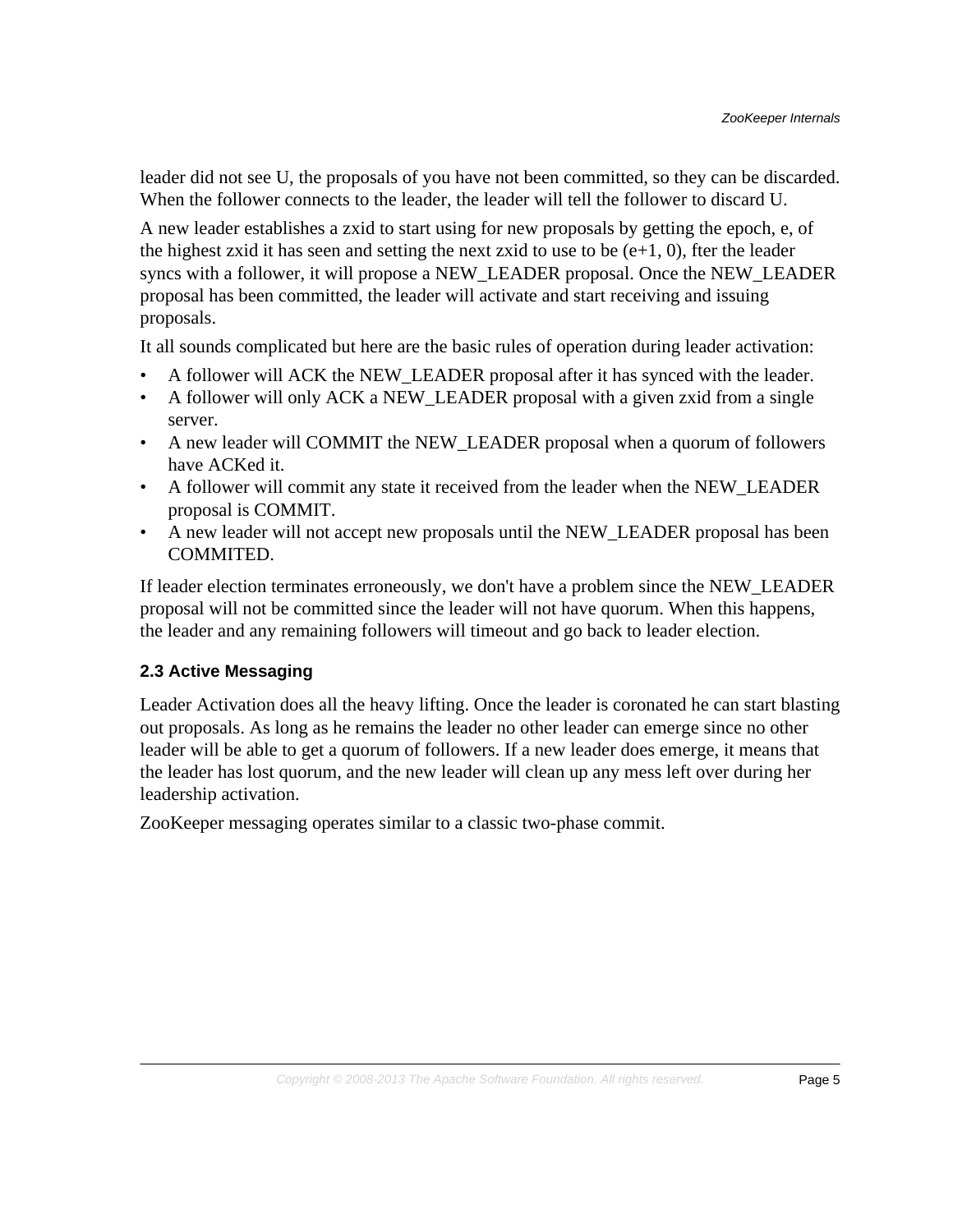

All communication channels are FIFO, so everything is done in order. Specifically the following operating constraints are observed:

- The leader sends proposals to all followers using the same order. Moreover, this order follows the order in which requests have been received. Because we use FIFO channels this means that followers also receive proposals in order.
- Followers process messages in the order they are received. This means that messages will be ACKed in order and the leader will receive ACKs from followers in order, due to the FIFO channels. It also means that if message \$m\$ has been written to non-volatile storage, all messages that were proposed before \$m\$ have been written to non-volatile storage.
- The leader will issue a COMMIT to all followers as soon as a quorum of followers have ACKed a message. Since messages are ACKed in order, COMMITs will be sent by the leader as received by the followers in order.
- COMMITs are processed in order. Followers deliver a proposals message when that proposal is committed.

## <span id="page-5-0"></span>**2.4 Summary**

So there you go. Why does it work? Specifically, why does is set of proposals believed by a new leader always contain any proposal that has actually been committed? First, all proposals have a unique zxid, so unlike other protocols, we never have to worry about two different values being proposed for the same zxid; followers (a leader is also a follower) see and record proposals in order; proposals are committed in order; there is only one active leader at a time since followers only follow a single leader at a time; a new leader has seen all committed proposals from the previous epoch since it has seen the highest zxid from a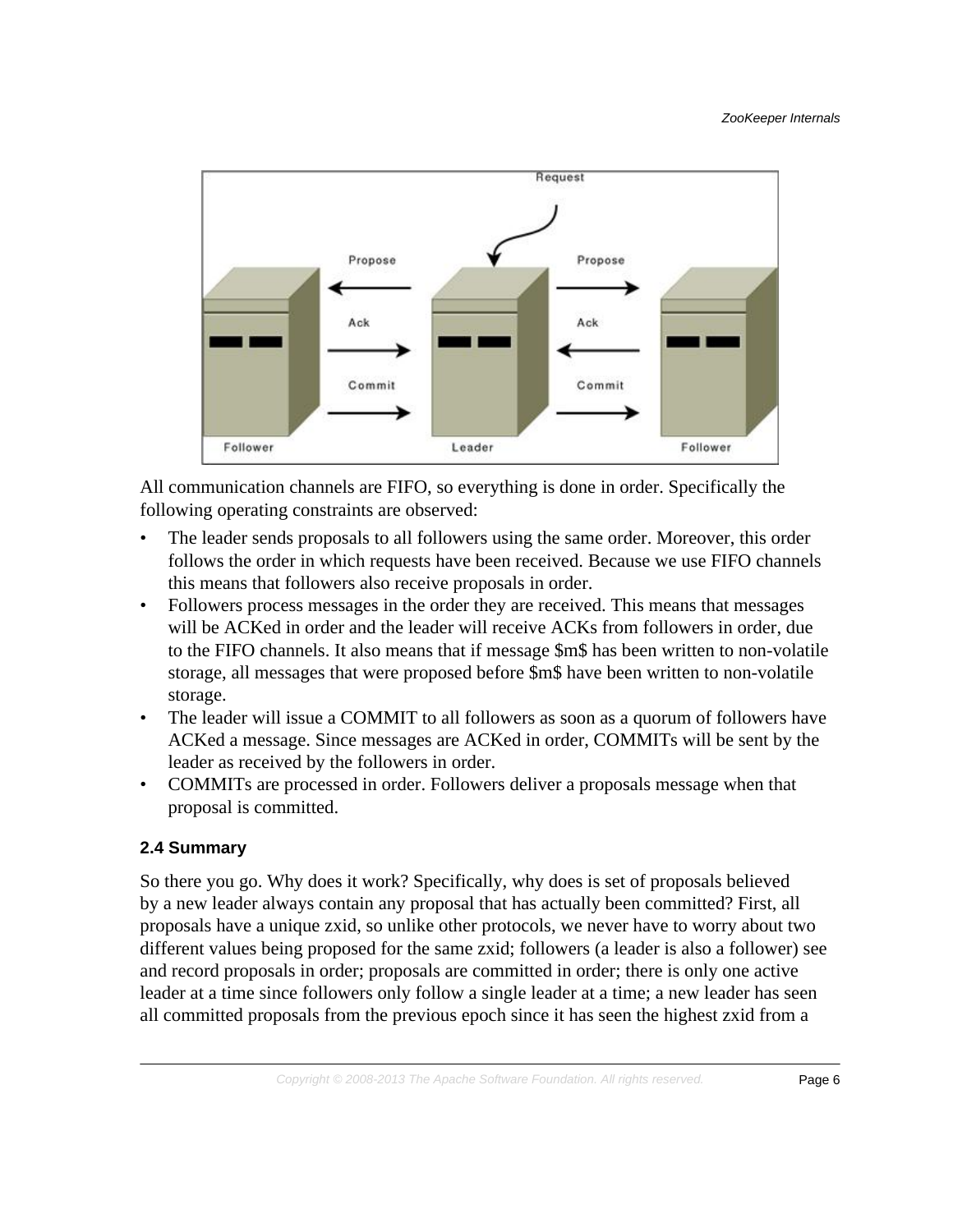quorum of servers; any uncommited proposals from a previous epoch seen by a new leader will be committed by that leader before it becomes active.

#### <span id="page-6-0"></span>**2.5 Comparisons**

Isn't this just Multi-Paxos? No, Multi-Paxos requires some way of assuring that there is only a single coordinator. We do not count on such assurances. Instead we use the leader activation to recover from leadership change or old leaders believing they are still active.

Isn't this just Paxos? Your active messaging phase looks just like phase 2 of Paxos? Actually, to us active messaging looks just like 2 phase commit without the need to handle aborts. Active messaging is different from both in the sense that it has cross proposal ordering requirements. If we do not maintain strict FIFO ordering of all packets, it all falls apart. Also, our leader activation phase is different from both of them. In particular, our use of epochs allows us to skip blocks of uncommitted proposals and to not worry about duplicate proposals for a given zxid.

## <span id="page-6-1"></span>**3 Quorums**

Atomic broadcast and leader election use the notion of quorum to guarantee a consistent view of the system. By default, ZooKeeper uses majority quorums, which means that every voting that happens in one of these protocols requires a majority to vote on. One example is acknowledging a leader proposal: the leader can only commit once it receives an acknowledgement from a quorum of servers.

If we extract the properties that we really need from our use of majorities, we have that we only need to guarantee that groups of processes used to validate an operation by voting (e.g., acknowledging a leader proposal) pairwise intersect in at least one server. Using majorities guarantees such a property. However, there are other ways of constructing quorums different from majorities. For example, we can assign weights to the votes of servers, and say that the votes of some servers are more important. To obtain a quorum, we get enough votes so that the sum of weights of all votes is larger than half of the total sum of all weights.

A different construction that uses weights and is useful in wide-area deployments (colocations) is a hierarchical one. With this construction, we split the servers into disjoint groups and assign weights to processes. To form a quorum, we have to get a hold of enough servers from a majority of groups G, such that for each group g in G, the sum of votes from g is larger than half of the sum of weights in g. Interestingly, this construction enables smaller quorums. If we have, for example, 9 servers, we split them into 3 groups, and assign a weight of 1 to each server, then we are able to form quorums of size 4. Note that two subsets of processes composed each of a majority of servers from each of a majority of groups necessarily have a non-empty intersection. It is reasonable to expect that a majority of colocations will have a majority of servers available with high probability.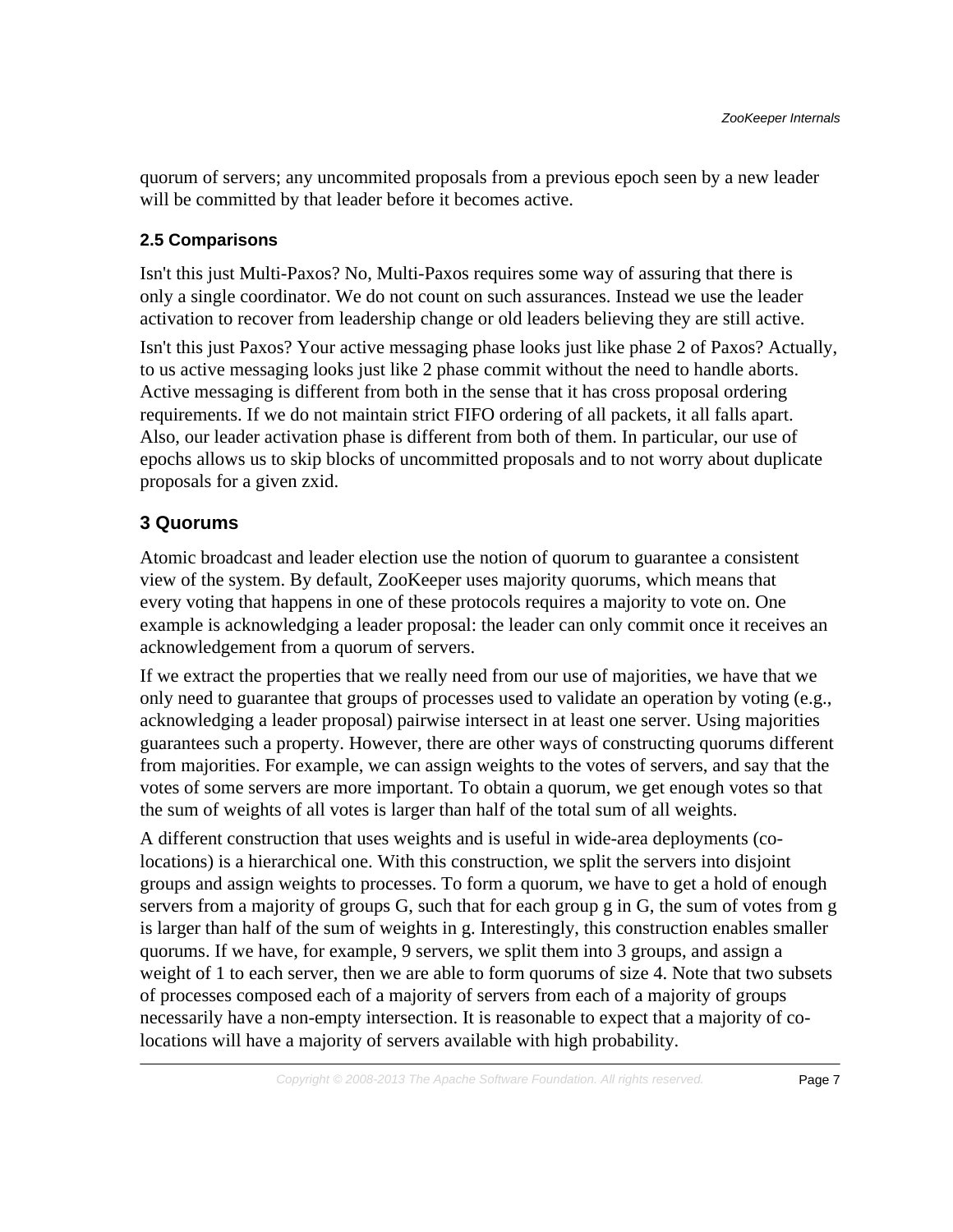With ZooKeeper, we provide a user with the ability of configuring servers to use majority quorums, weights, or a hierarchy of groups.

# <span id="page-7-0"></span>**4 Logging**

Zookeeper uses [slf4j](http://www.slf4j.org/index.html) as an abstraction layer for logging.  $log4j$  in version 1.2 is chosen as the final logging implementation for now. For better embedding support, it is planned in the future to leave the decision of choosing the final logging implementation to the end user. Therefore, always use the slf4j api to write log statements in the code, but configure log4j for how to log at runtime. Note that slf4j has no FATAL level, former messages at FATAL level have been moved to ERROR level. For information on configuring log4j for ZooKeeper, see the [Logging](zookeeperAdmin.html#sc_logging) section of the [ZooKeeper Administrator's Guide.](zookeeperAdmin.html)

## <span id="page-7-1"></span>**4.1 Developer Guidelines**

Please follow the [slf4j manual](http://www.slf4j.org/manual.html) when creating log statements within code. Also read the FAO [on performance](http://www.slf4j.org/faq.html#logging_performance) , when creating log statements. Patch reviewers will look for the following:

#### **4.1.1 Logging at the Right Level**

There are several levels of logging in slf4j. It's important to pick the right one. In order of higher to lower severity:

- 1. ERROR level designates error events that might still allow the application to continue running.
- 2. WARN level designates potentially harmful situations.
- 3. INFO level designates informational messages that highlight the progress of the application at coarse-grained level.
- 4. DEBUG Level designates fine-grained informational events that are most useful to debug an application.
- 5. TRACE Level designates finer-grained informational events than the DEBUG.

ZooKeeper is typically run in production such that log messages of INFO level severity and higher (more severe) are output to the log.

#### **4.1.2 Use of Standard slf4j Idioms**

*Static Message Logging*

LOG.debug("process completed successfully!");

However when creating parameterized messages are required, use formatting anchors.

LOG.debug("got {} messages in {} minutes", new Object[]{count,time});

Copyright  $\odot$  2008-2013 The Apache Software Foundation. All rights reserved. **Page 8**